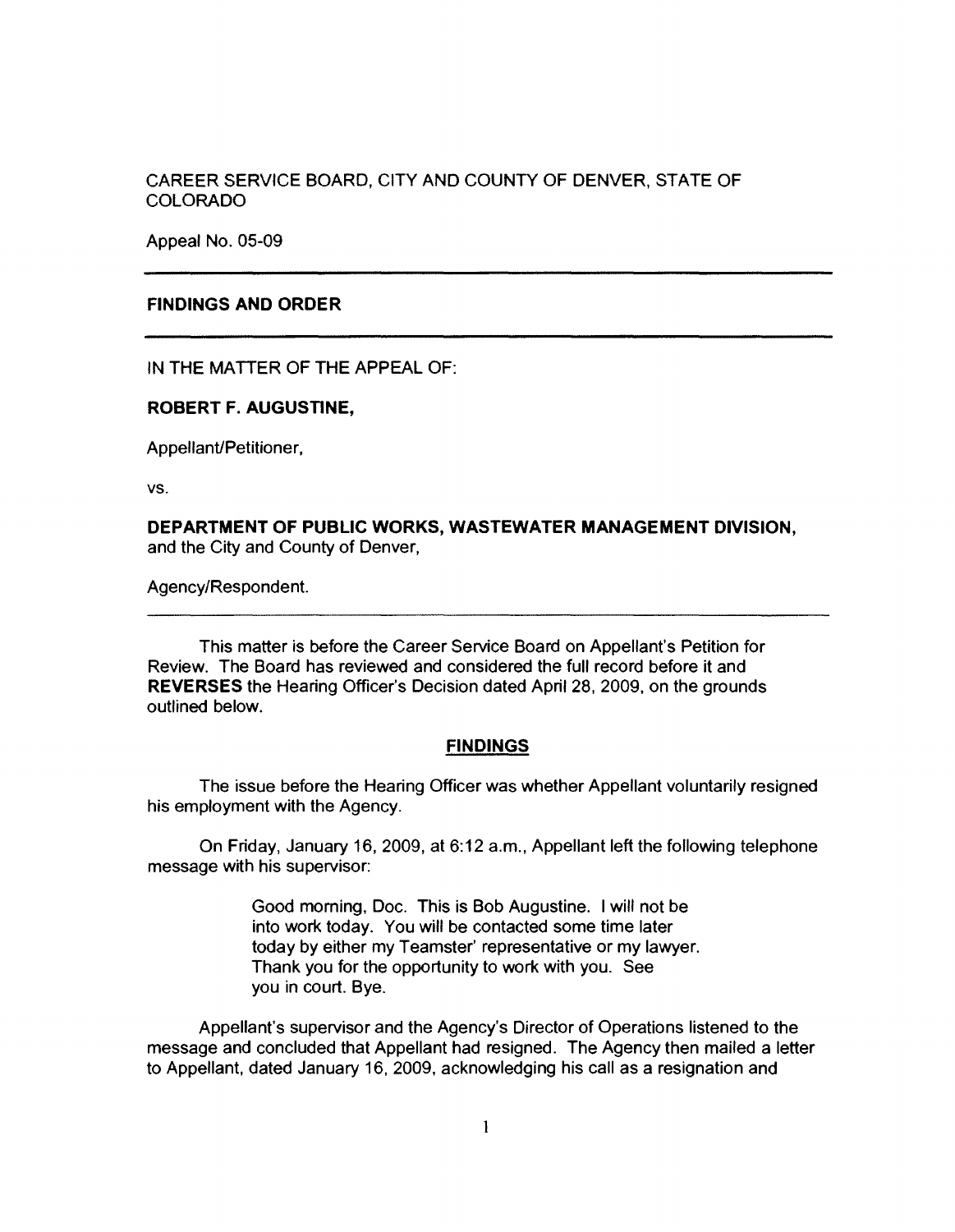accepting it. During the afternoon of January 16, Appellant learned from a coworker that the Agency had interpreted his early morning call as a job resignation. Appellant immediately called the Director and left a telephone message, followed by emails, insisting he had not resigned. On Tuesday, January 20, (following the Martin Luther King Jr. holiday), Appellant delivered a letter explaining that he was absent from work on January 16 under doctor's advice and would provide evidence of the same. In the meantime, Appellant received the Agency's notification by mail that it had accepted his resignation.

On January 23, the Agency sent another letter notifying Appellant that a meeting had been set for January 28, 2009. The letter advised that one of the purposes of the meeting was to detennine whether the Agency would rescind its earlier acceptance of Appellant's resignation. However, the letter also served as a contemplation of discipline notice, advising Appellant that at the meeting he would be given the opportunity to explain why discipline should not be imposed for alleged misconduct in violation of the career service rules.<sup>1</sup> Appellant did not attend the meeting.

The Hearing Officer concluded that Appellant's telephone message on the morning of January 16 was susceptible to different interpretations; however, once the Agency received Appellant's follow-up phone calls and emails, it could no longer consider the resignation voluntary. Nevertheless, the Hearing Officer also concluded that when Appellant failed to attend the meeting on January 28, the Agency was then entitled to ratify its earlier conclusion that he had voluntarily resigned.

The Board agrees with the Hearing Officer's conclusion with regard to the telephone message. The language in the voice message is ambiguous and does not express a clear intent to resign. Following Appellant's telephone messages and emails on the afternoon of January 16, it was no longer reasonable for the Agency to maintain that Appellant had voluntarily resigned his employment earlier that morning. However, the Board disagrees with the Hearing Officer's conclusion regarding the meeting.

Given the unique circumstances that unfolded on January 16, it was reasonable for the Agency to set up a meeting with Appellant to discuss whether it should rescind his resignation. But the Agency's letter notifying Appellant about the meeting set conflicting and ambiguous reasons for the meeting, and, as a result, Appellant's failure to attend does not provide clear evidence of an intent to resign.

The Agency's letter of January 23 states as follows:

This is official notification that a **pre-disciplinary meeting** is set on Wednesday, January 28, 2009, at 11 :00 a.m. at the Wastewater Management Building to determine if Wastewater

 $<sup>1</sup>$  The contemplation of discipline notice contained multiple allegations, but the most serious was an</sup> allegation that Appellant threatened to kill someone "if this situation doesn't get fixed."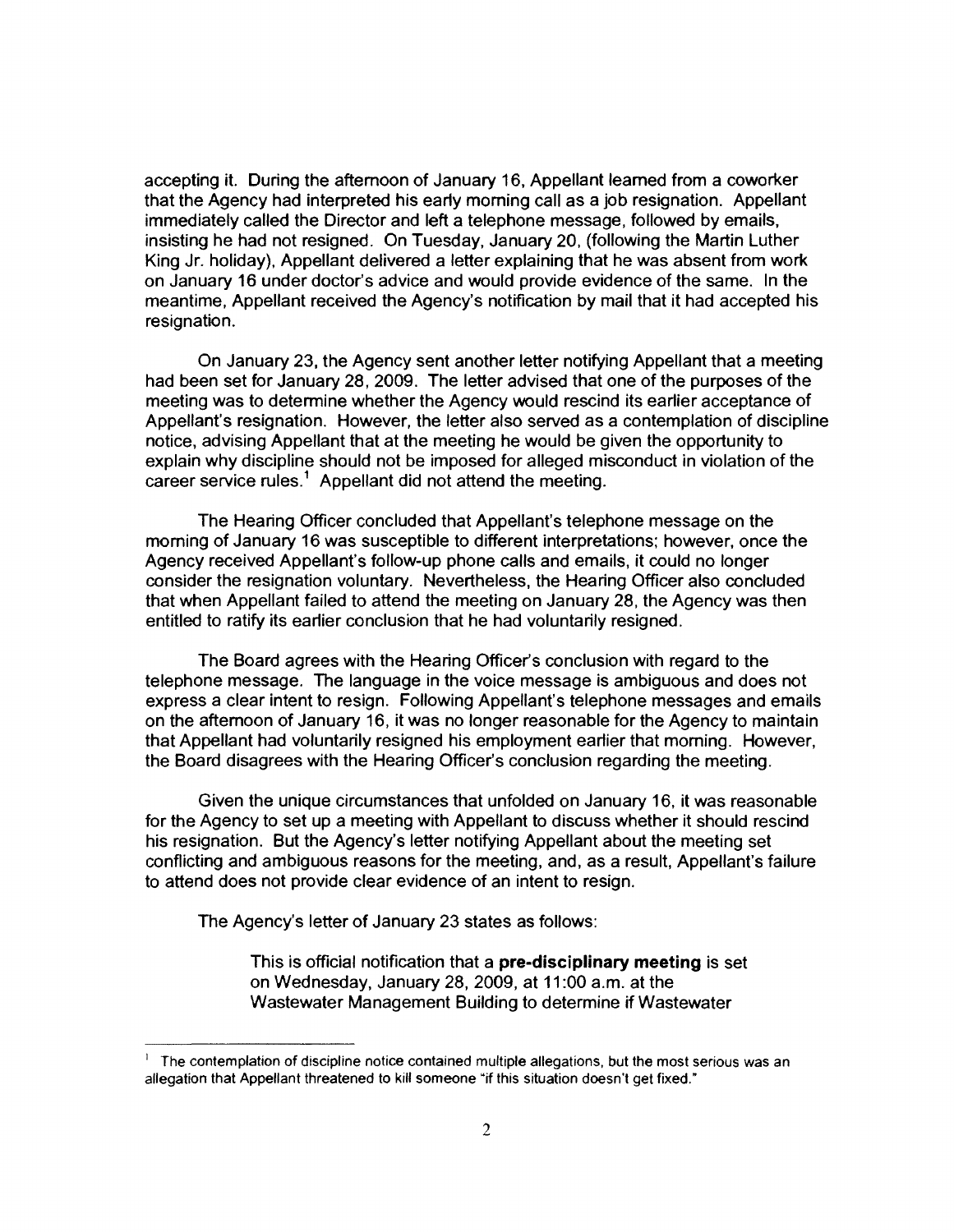Management will rescind the resignation submitted based on your phone message of Friday, January 16, 2009. In addition, this is notification that if you are returned to active status, **disciplinary action is being contemplated against you** for alleged misconduct which may violate the following Career Service Rules. (emphasis added).

(Agency Exhibit 3, Record, p. 56.) If Appellant was no longer employed on January 28, he had no obligation to attend a pre-disciplinary meeting. Under the career service rules, pre-disciplinary meetings are held with current, not former employees.  $2$  It is unclear why the Agency was attempting to hold a pre-disciplinary meeting before making any decision on whether to rescind its acceptance of the purported resignation.

This appeal turns on making reasonable conclusions about Appellant's intent based on his actions. With regard to the January 28<sup>th</sup> meeting, Appellant may have wanted to attend a meeting that was limited to a discussion about his resignation, as such a meeting could have resulted in his reinstatement of employment. On the other hand, Appellant had nothing to gain from attending a meeting where he would be expected to answer to new allegations of misconduct, and his answers (or failure to answer) would undoubtedly impact the Agency's decision on whether to rescind the resignation.

Thus, the Agency's attempt to hold a dual-purpose meeting placed Appellant between a proverbial rock and a hard place in deciding whether or not to attend. Consequently, his response in not showing up for the meeting, like his early morning telephone call on January 16, is susceptible to different interpretations as to his intent. The Board finds that Appellant's failure to attend the January 28<sup>th</sup> meeting did not entitle the Agency to simply ratify its earlier conclusion that Appellant had voluntarily resigned.

Finally, the Hearing Officer's decision indicates that Appellant's subsequent appeal of his March 11, 2009, termination of employment, *(In re Augustine, CSA 24-09)*, is rendered moot by his decision in this case. While the Board takes no position as to the merits of that appeal, to the extent that it became moot because of the Hearing Officer's decision in this case, it is no longer moot.

## **ORDER**

**IT IS THERFORE ORDERED** that the Hearing Officer's Decision of April 28, 2009, is **REVERSED.** 

 $2$  CSR 16-40 provides that before an employee with career status is suspended, given an involuntary temporary reduction in pay, involuntarily demoted or dismissed, the appointing authority shall hold a predisciplinary meeting.